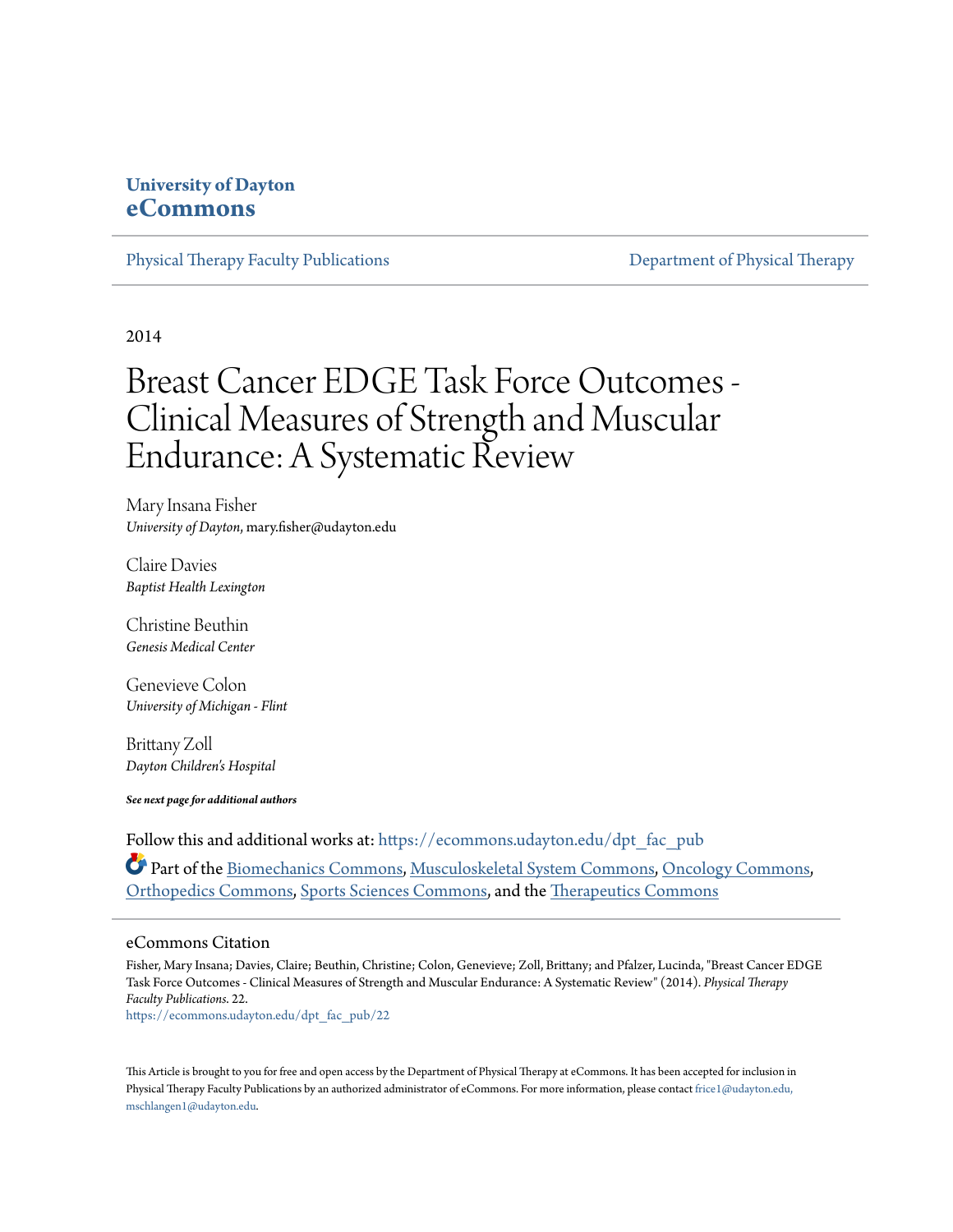#### **Author(s)**

Mary Insana Fisher, Claire Davies, Christine Beuthin, Genevieve Colon, Brittany Zoll, and Lucinda Pfalzer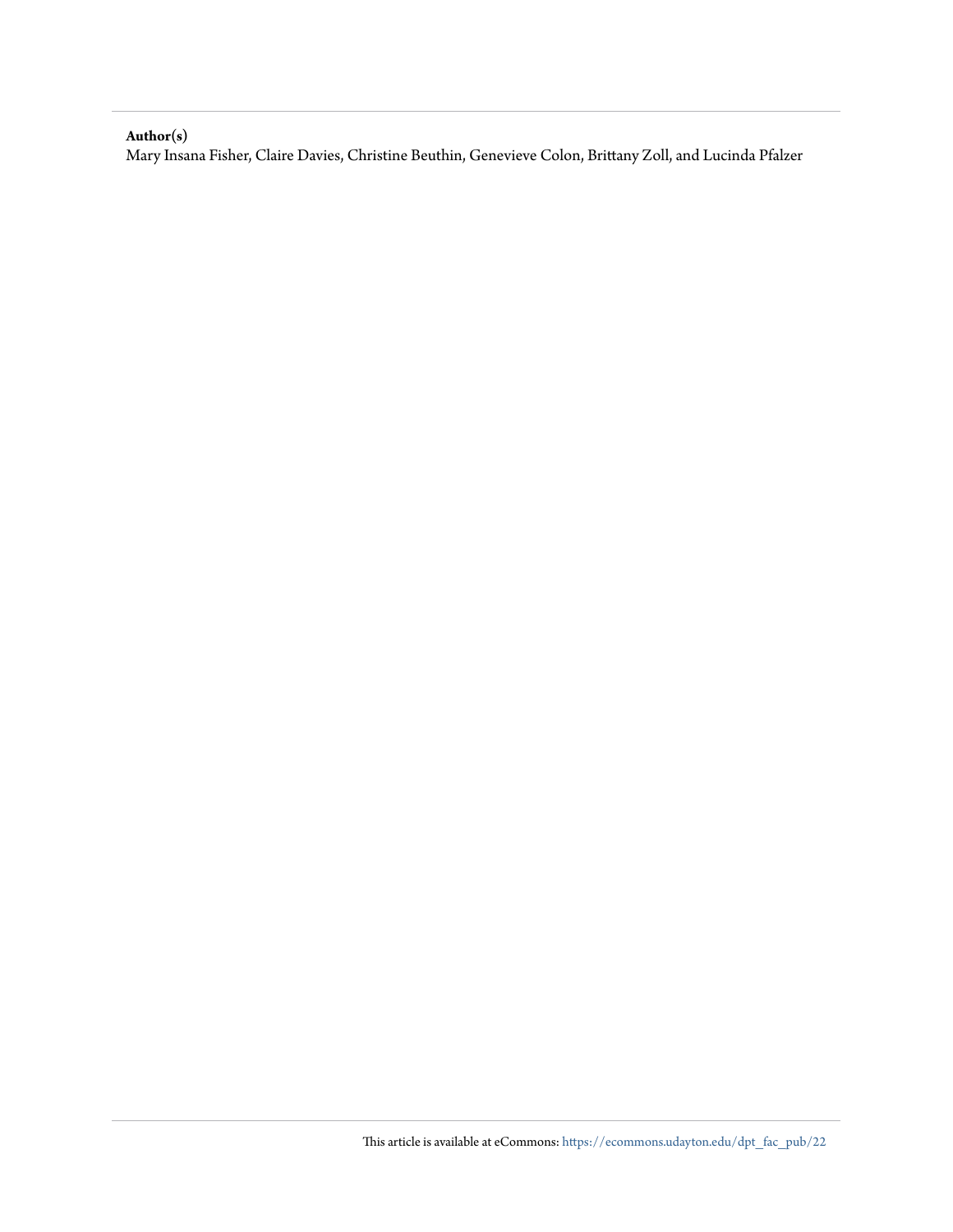## **Breast Cancer EDGE Task Force Outcomes Clinical Measures of Strength and Muscular Endurance: A Systematic Review**

*Mary Insana Fisher, PT, PhD, OCS, CLT1 ; Claire Davies, PT, PhD, CLT2 ; Christine Beuthin, PT, DPT, GCS, CLT3 ; Genevieve Colon, SPT4 ; Brittany Zoll, DPT5 ; Lucinda Pfalzer, PT, PhD, FACSM, FAPTA6*

> <sup>1</sup>Assistant Professor, Department of Physical Therapy, University of Dayton, Dayton, OH Physical Therapist, Baptist Health Lexington, Lexington, KY Physical Therapist, Genesis Medical Center, Davenport, IA Student Physical Therapist, University of Michigan–Flint, Flint, MI Physical Therapist, Dayton Children's Hospital, Dayton, OH Professor Emerita, Physical Therapy Department, University of Michigan–Flint, Flint, MI

#### **ABSTRACT**

**Background:** Muscular strength deficits are a common morbidity following treatment for breast cancer. Accurate assessment of strength and muscular endurance following breast cancer treatments is essential in identifying deficits and planning rehabilitation strategies. **Purpose:** The purpose of this systematic review was to identify strength and muscular endurance outcome measures for use with women treated for breast cancer that possess strong psychometric properties and are clinically useful. **Methods:** Multiple electronic databases were searched between February and June 2013. Included studies of tools used to assess strength and muscular endurance met the following criteria: reported psychometric properties, clinically feasible methods, adults (preferably female), and published in the English language. Each outcome measure was reviewed independently and rated by two reviewers separately. A single Cancer EDGE Task Force Outcome Measure Rating Form was completed for each category of strength or endurance assessment, and a recommendation was made using the 4-point Breast Cancer EDGE Task Force Rating Scale. **Results:** Of the original 874 articles found, 22 were included in this review. Hand Grip Strength and Hand Held Dynamometry were rated 3, recommended for clinical use. Manual muscle test and one repetition maximum were rated 2B, unable to recommend at this time. Muscular endurance testing was rated 2A, unable to recommend at this time. **Conclusions:** Utilizing objective dynamometry for hand grip and muscle strength testing provides precise measurement to assess baseline status and monitor change among women treated for breast cancer.

**Address correspondence to:** Mary I. Fisher, PT, PhD, OCS, CLT, Department of Physical Therapy, University of Dayton, 300 College Park, Dayton, OH 45469-2925 Ph: 937-229- 5617, Fax: 937-229-5601 (mary.fisher@udayton.edu).

**Key Words:** psychometrics, dynamometry, outcome assessment, breast neoplasms

#### **INTRODUCTION**

Upper limb muscular weakness and diminished muscular endurance are common deficits among breast cancer survivors (BCS) after treatment and can result in upper limb dysfunction.<sup>1</sup> Strength deficits of 20% in scapular and gleno-humeral shoulder musculature were reported among 24 women with breast cancer within the first 6 months after treatment,<sup>2</sup> and in a sample of  $75$ BCS, shoulder musculature strength deficits ranging from 7% to 18% persisted more than a year after treatment.<sup>3</sup> Strength losses may stem from one or more aspects of cancer treatment. Surgical cancer treatment often involves resecting peripheral nerves that may result in nerve injury (such as stinger injuries), removing muscles (such as in a total radical mastectomy), or using muscles for reconstruction [such as in a transverse rectus abdominis myocutaneous (TRAM) flap]. All of these procedures may alter muscle action. Chemotherapy treatment may result in chemotherapy induced peripheral neuropathy (CIPN), which can include distal weakness and sensory loss<sup>4</sup> increasing the risk for balance impairment or falls.<sup>5</sup> Effects on muscle fibers may be cumulative depending on the treatments each BCS undergoes causing further loss of upper quadrant strength. Strength deficits can impact functional abilities of the upper limb in daily home and work activities,<sup>6</sup> ultimately adversely affecting quality of life.

Muscular endurance deficits are also documented after treatment for breast cancer. Muscular endurance is defined as the ability to sustain a force over time in order to complete an activity. In a study of 214 women with unilateral breast cancer diagnosed 6 months prior to data collection, muscular endurance measured using the Upper Body Strength and Endurance test, was significantly less on the treated side when compared to the untreated side.<sup>7</sup> These deficits persisted 18 months after surgery in 186 BCS.<sup>8</sup> Both muscular strength and muscular endurance can impair overall upper extremity function among women with breast cancer. Accurate documentation of both strength and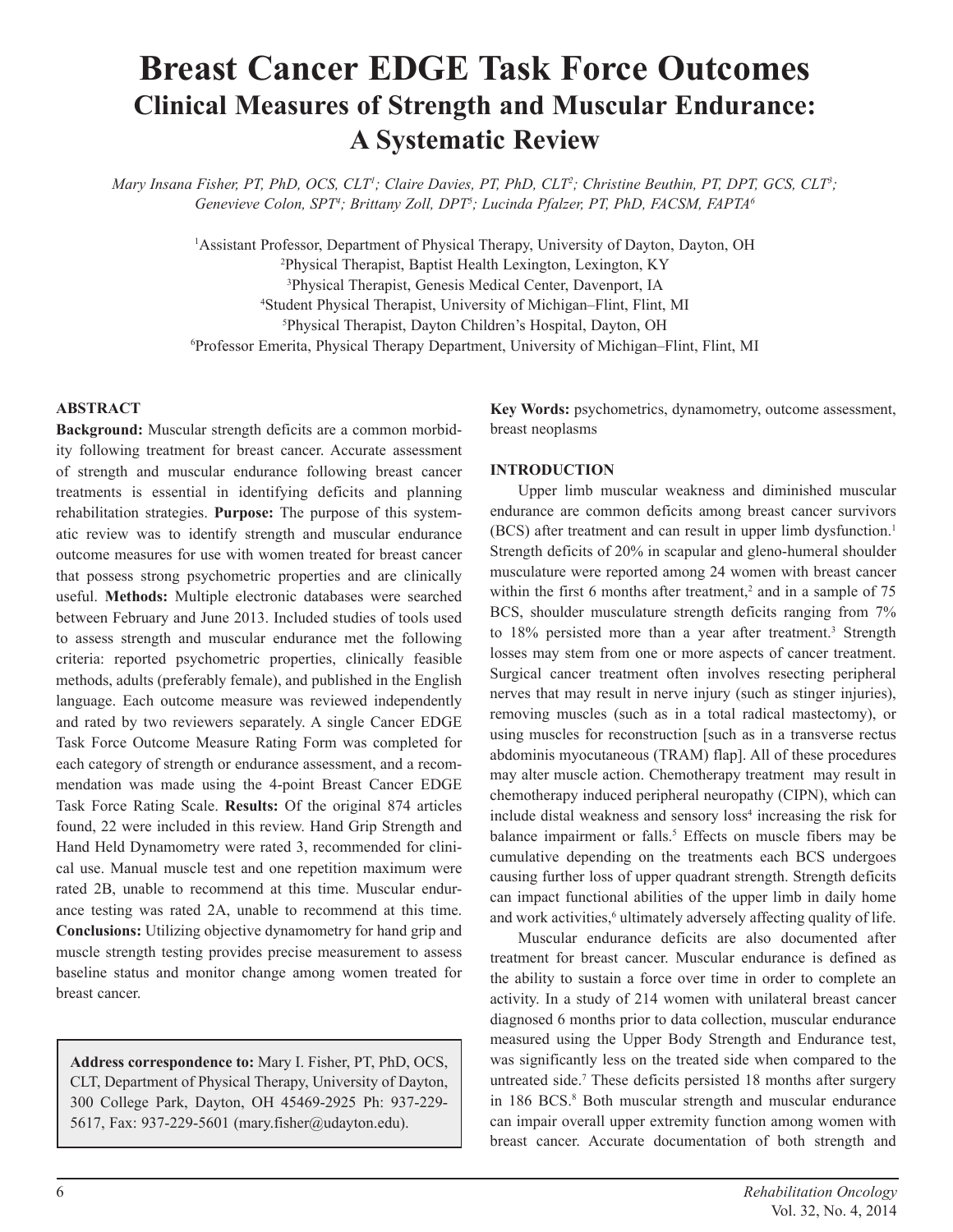muscular endurance prior to and following treatments for breast cancer aligns with the Prospective Surveillance Model for Breast Cancer recommendations to identify early and rehabilitate any deficits that develop postoperatively.<sup>9</sup>

In 2010, the American Physical Therapy Association's (APTA) Oncology Section created the Evaluation Database to Guide Effectiveness (EDGE) Task Force to develop recommendations for outcome measures to be used when assessing the status of cancer survivors.10 This systematic review continues the work of the Oncology Section Breast Cancer EDGE Task Force by evaluating the ways in which strength and muscular endurance are measured clinically. Strong psychometric properties of outcome measures including reliability, validity, minimal detectable change (MDC) and/or minimally clinically important difference (MCID), are needed to justify clinical use. Tools used to measure outcomes should be validated in the population in which they are used. For example, a measure used to evaluate a shoulder impairment caused by a postsurgical shoulder arthroplasty may not be a useful tool for the patient with shoulder impairment secondary to breast cancer treatment including surgery. The clinical presentation of the above two patient populations may vary with different postoperative precautions, treatment guidelines, and treatment progression. In addition to strong psychometric properties, clinical utility is an important consideration. Qualities of clinical utility include availability of resources, cost, ease of use including time necessary to complete testing and clinician training, scoring and interpretation, and availability of normative data for comparison. An outcome measure may have outstanding psychometric properties, however, clinicians ultimately need a measure that is easy to administer with the least amount of patient and provider burden. The purpose of this systematic review was to identify strength and muscular endurance outcome measures for use with BCS that possess strong psychometric properties and are clinically useful.

#### **METHODS**

#### **Search strategy**

The primary search strategy was conducted between February and June 2013 using multiple electronic databases, including Web of Science, Pubmed/Medline, CINAHL, Ovid, Google Scholar, Sports Discus, Cochrane Review, PEDro, and Academic Search. Search terms used alone and in combination included: strength measure/measurement/test, muscular endurance measure/measurement/test, manual muscle test, psychometric properties, clinimetrics, dynamometer/dynamometry, power, energy, along with the following MESH terms: "Muscle strength dynamometer" OR "Muscle Strength" OR "Hand Strength." Studies of tests of muscle strength and muscular endurance had to meet the following inclusion criteria: reported psychometric properties, clinically feasible methods, adults (preferably female), and published in the English language. Exclusion criteria included non-clinical measures of strength and muscular endurance as well as studies of functional mobility measures (Timed Up and Go, Sit to Stand, gait speed, etc). Bibliographic review

of relevant articles was conducted as well as review of journals focusing on orthopedics or fitness measures. The publication dates were limited to 1/1/1995 and after, as long as the inclusion criteria were met. Studies conducted on participants who had breast cancer were preferred; however, if none were available, similar populations were considered when evaluating the psychometric properties. Each outcome measure was reviewed independently and rated by two reviewers separately. If an outcome measure rating was found to be in disagreement between the two independent reviewers, the disagreement was resolved by discussion with 4 reviewers until agreement was obtained.

After completion of the literature search, relevant articles were classified into 4 strength categories and one additional category for muscular endurance. The 4 strength categories were: manual muscle testing (MMT), one-repetition maximum (1-RM) testing, hand grip strength (HGS) using dynamometry, and hand-held dynamometry (HHD). The categories for strength measurement tools were selected based on characteristics of each measurement tool described in the available literature.

#### **Data Extraction and Synthesis**

Relevant data were extracted and recorded on the Cancer EDGE Task Force Outcome Measure Rating Form for each study (Appendix). Relevant data included intra-, inter-, and test-retest reliability values, with confidence intervals as available, validity, MDC, standard error of measurement (SEM), and MCID. Studies were then grouped together into common categories and a single Cancer EDGE Task Force Outcome Measure Rating Form was completed for each category of strength assessment or muscular endurance assessment. Upon completion of the Cancer EDGE Task Force Outcome Measure Rating Form, a recommendation was made using the 4-point Breast Cancer EDGE Task Force Rating Scale (Figure 1).10 Determination of good psychometric properties related to reliability was determined by either the Intraclass Correlation Coefficient (ICC) or Kappa values (K). The ICCs greater than 0.75 are considered good to excellent, 0.5-0.74 moderate, and below 0.5 considered poor.<sup>11</sup> Kappa values greater than 80% demonstrated excellent agreement, 61% to 80% substantial agreement, 41% to 60% adequate agreement, and less than 40% showed poor agreement.<sup>11</sup> Validity was assessed by ICCs or Pearson Product Correlation Coeffecient (r), and rated using the same values noted previously. Clinical utility was assessed using criteria noted earlier (availability of resources, cost, ease of use including time necessary to complete testing and clinician training, scoring and interpretation, and availability of normative data for comparison).

#### **RESULTS**

The initial literature search for muscle strength and muscular endurance resulted in 874 articles. The assessors reviewed the titles and 34 duplicates were removed. The remaining 840 titles and abstracts of the articles were then reviewed to identify studies that specifically addressed the research purpose. A total of 302 articles were retrieved and assessed for eligibility. After exclu-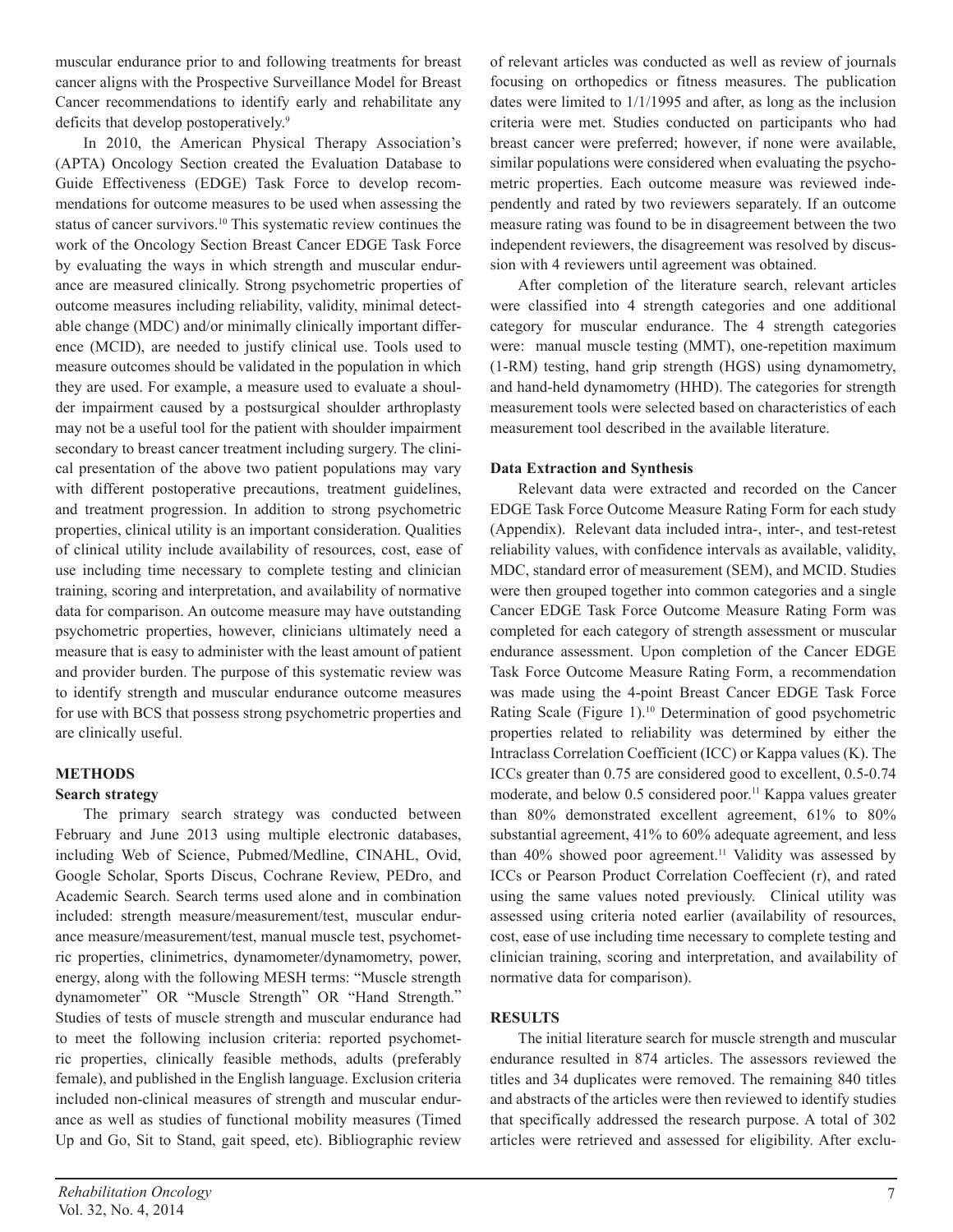|    | <b>Highly Recommend</b>                    | Highly recommended; the outcome has good psychometric properties and good clinical utility; the measure has been<br>used in research on individuals with or post breast cancer.                                                            |
|----|--------------------------------------------|--------------------------------------------------------------------------------------------------------------------------------------------------------------------------------------------------------------------------------------------|
|    | Recommend                                  | Recommended; the outcome measure has good psychometric properties and good clinical utility; no published evidence<br>that the measure has been applied to research on individuals with or post breast cancer.                             |
| 2A | <b>Unable to Recommend</b><br>at This Time | Unable to recommend at this time; there is insufficient information to support a recommendation of this outcome<br>measure; the measure has been used in research on individuals with or post breast cancer.                               |
| 2B | <b>Unable to Recommend</b><br>at This Time | Unable to recommend at this time; there is insufficient information to support a recommendation of this outcome<br>measure; no published evidence that the measure has been applied to research on individuals with or post breast cancer. |
|    | Do not Recommend                           | Poor psychometrics $\&$ /or poor clinical utility (time, equipment, cost, etc).                                                                                                                                                            |

**Figure 1.** Breast Cancer EDGE Task Force Rating Scale.

sions were applied, 21 articles were included in the study. See Flow diagram detailing search process (Figure 2).

#### **Strength**

For the 4 categories assessing strength, 3 articles used MMT, 4 related to 1-RM testing, 8 to HGS, and 5 for HHD. For the category examining muscular endurance, multiple articles were excluded from analysis secondary to applying inclusion and exclusion criteria, leaving only one article with psychometric properties.

Two measures were given a 3, Recommended, by the Breast Cancer EDGE Task Force members and are recommended for clinical use: Hand Grip Strength and Hand Held Dynamometry. Two other measures: Manual muscle test and 1-RM were scored a 2B: Unable to recommend at this time, due to a lack of psychometric support. Muscle endurance was rated a 2A: Unable to recommend at this time, due to poor clinical utility. Furthermore, power was measured in these studies rather than the sustained force over time necessary to measure endurance. Table 1 lists the clinical usefulness of the muscular strength and endurance tests. Table 2 contains the Task Force ratings and clinical utility comments. Table 3 details the psychometric properties of the clinical measures of strength and muscular endurance.

#### **DISCUSSION**

An accurate and reliable assessment of strength and muscular endurance is an important component of evaluating the status of BCS prior to and following medical treatment in order to establish a comprehensive picture of their functional needs and goals, and monitor and document progress toward full return to function. The Prospective Surveillance Model for Breast Cancer relies upon the ability to prospectively monitor the status of BCS over time in order to prevent or rehabilitate early those morbidities that may accompany breast cancer treatments.<sup>9</sup> Findings from this systematic review indicate that the measurement of strength is best performed using objective dynamometry for both hand grip and extremity measures. No recommendations for the clinical measurement of muscular endurance can be made at this time.

Strength is considered the quantification of force output from muscular action. Clinical measurement of strength has long been performed using the manual muscle test system, ranking strength on a 0-5 scale (0 representing no muscular contraction and a 5 indicating full strength).12 Two primary limitations to using MMT confound the effective evaluation of patient status. First, this method of evaluating strength is subjective. The tester must make assessments of how much force a patient can generate for those



**Figure 2.** PRISMA flow of literature search.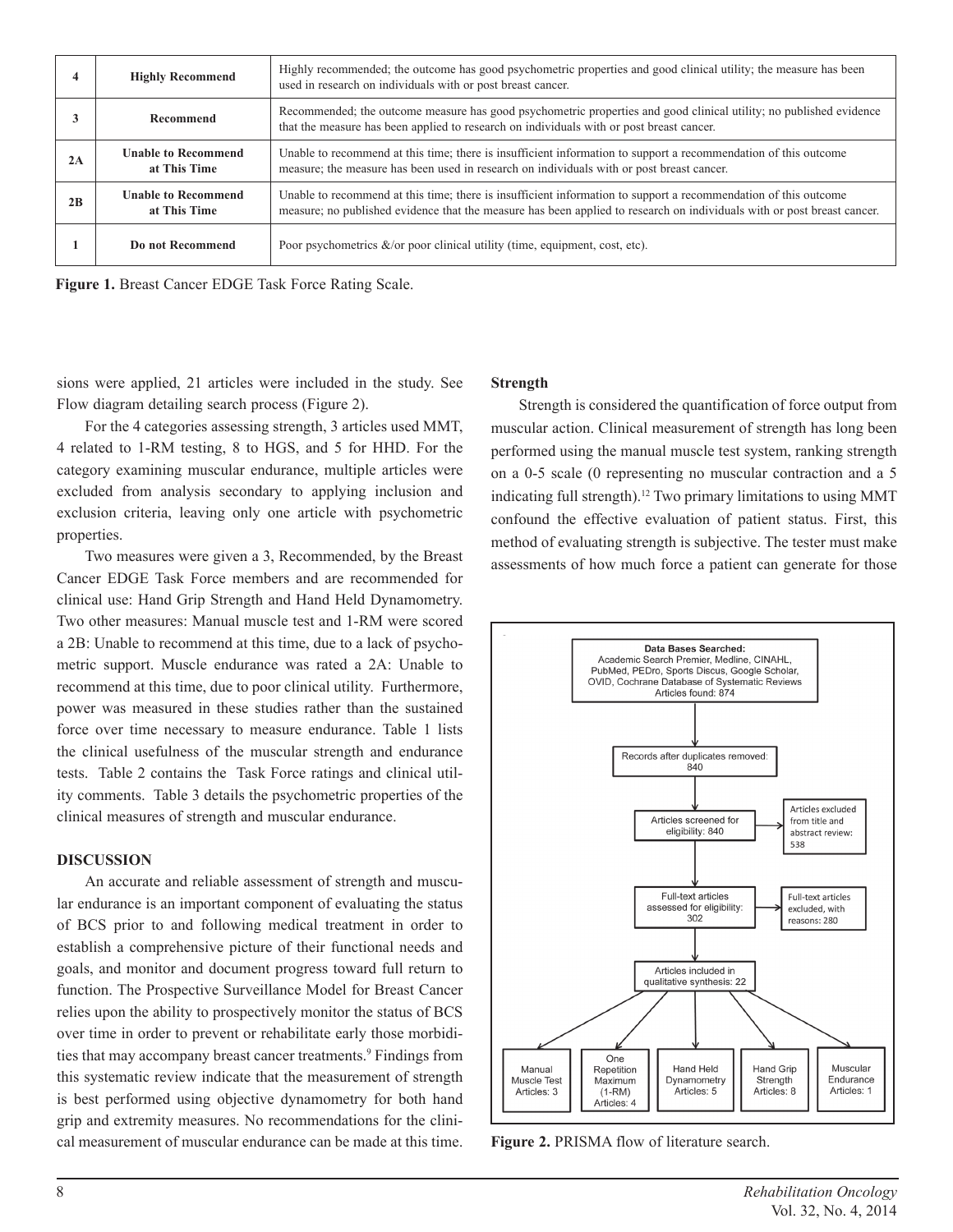**Table 1.** Clinical Usefulness of Strength and Muscular Endurance Testing Methods

| <b>Measure</b> | <b>Equipment Needed</b> | Cost     | <b>Ease of Use</b> | Scoring/Interpretation | <b>Normative Data</b> |
|----------------|-------------------------|----------|--------------------|------------------------|-----------------------|
| <b>MMT</b>     | N <sub>0</sub>          | None     | High               | Easy                   | $Yes*$                |
| 1-RM           | No                      | Minimal  | High               | Easy                   | Yes                   |
| <b>HGS</b>     | Yes                     | Moderate | High               | Easy                   | Yes                   |
| <b>HHD</b>     | Yes                     | Moderate | High               | Easy                   | Yes                   |

Abbreviations: MMT, manual muscle test; 1-RM, one repetition maximum; HGS, hand grip strength; HHD, hand-held dynamometry \*This is based on the rating of a 5 being 'normal' strength.

| Table 2. Breast Cancer EDGE Task Force Ratings and Clinical Utility of the Strength Measures for Breast Cancer Survivors |  |  |  |  |
|--------------------------------------------------------------------------------------------------------------------------|--|--|--|--|
|--------------------------------------------------------------------------------------------------------------------------|--|--|--|--|

| <b>Measure</b>                                      | <b>Breast Cancer EDGE Task</b><br><b>Force Rating</b> | <b>Clinical Utility</b>                                                                                                                               |  |
|-----------------------------------------------------|-------------------------------------------------------|-------------------------------------------------------------------------------------------------------------------------------------------------------|--|
| <b>Hand Grip Strength</b><br>Good clinical utility. |                                                       | Equipment is easy to use clinically and staff training is simple.                                                                                     |  |
| <b>Hand-held Dynamometry</b>                        |                                                       | Easy to use clinically.<br>Methodology similar to Manual Muscle Testing.<br>Normative data available.<br>Good clinical utility.                       |  |
| <b>Muscle Endurance</b>                             | 2A                                                    | Not often tested clinically. Isokinetic testing used in one study that is not clinically<br>feasible. Power is measured more than muscular endurance. |  |
| <b>Manual Muscle Test</b>                           | 2B                                                    | Highly useful in the clinic but poor psychometric properties do not support use.                                                                      |  |
| <b>1-Repetition Maximum</b>                         | 2B                                                    | Not often used clinically. Psychometric support is limited.                                                                                           |  |

grades greater than 3 (antigravity grades of 3+, 4-, and 4), and although testers have been shown to be able to make this judgment consistently within a single participant, the differences in force exerted by multiple testers of a 3+ for the same participant are quite variable.13 Secondly, the ranking of MMT grades is an ordinal rather than an interval scale; the difference between a 3 and a 4 is not necessarily the same as the difference between a 4 and a 5. This does not allow the clinician to accurately describe strength gains made through rehabilitative measures, and generally lacks the sensitivity needed to appreciate small gains in strength.

Accurate assessment of strength relies upon a unit of measure that is intuitively sound. Force is measured by Newtons (N), pounds (lb), or kilograms (kg); output on dynamometers is generally in pounds or kilograms. With a clear objective measurement unit, normative data for gender and age can be established. This normative data then serves as the basis to make a determination about the status of the strength levels in individuals with pathology. As such, multiple studies outside the realm of this review do provide normative data for hand grip and extremity strength using dynamometry. The reader is referred to these sources for this information.14-16 Further rationale for the use of dynamometry as a sound objective measure of strength is that the unit scale for dynamometry is interval, with a consistent amount of change between each increment of measure. This type of data allows the clinician to monitor change accurately, and with greater sensitivity to change.

voluntary isometric contraction. The testing positions to measure muscular strength do not differ from MMT positions, yet the numerical output of a dynamometer can serve as a basis to determine the magnitude of a strength deficit when compared to normative values. The standard error of measurement of two HHDs examined in this review varies from 4.9-12.5 N.<sup>17,18</sup> The equivalency between 1 kg or 2.2 lbs is 9.8 N. With a SEM of no greater than 12.5 N, the error of measurement is less than 1.3 kg. Hand grip dynamometers have a standard error of measure of  $0.77 - 2.3$  kg.<sup>19,20</sup> These small SEM allow a clinician to be confident that change in excess of 1.5 kg is real change. Few studies have examined the MDC or MCID for dynamometry, but an study investigating the smallest detectable difference, which is synonymous with the MDC, found that value to be 3 kg.17 Clinically meaningful change will vary dependent upon the muscle group tested and require the clinical judgment of the practitioner; however, any change in excess of 3 kg can be considered real change. One limitation in the use of HHD is the variability result-

Using HHD to measure strength in a clinical realm is as simple as MMT, yet provides a quantification of a maximal

ing from the strength and size of the tester. Researchers have reported that differing values can be obtained related to differing gender, body weight, and grip strength of the tester.<sup>21</sup> Use of external fixation for the dynamometer can improve the interrater reliability of dynamometry in a clinical setting. Studies have investigated different devices including brackets,<sup>22-24</sup> or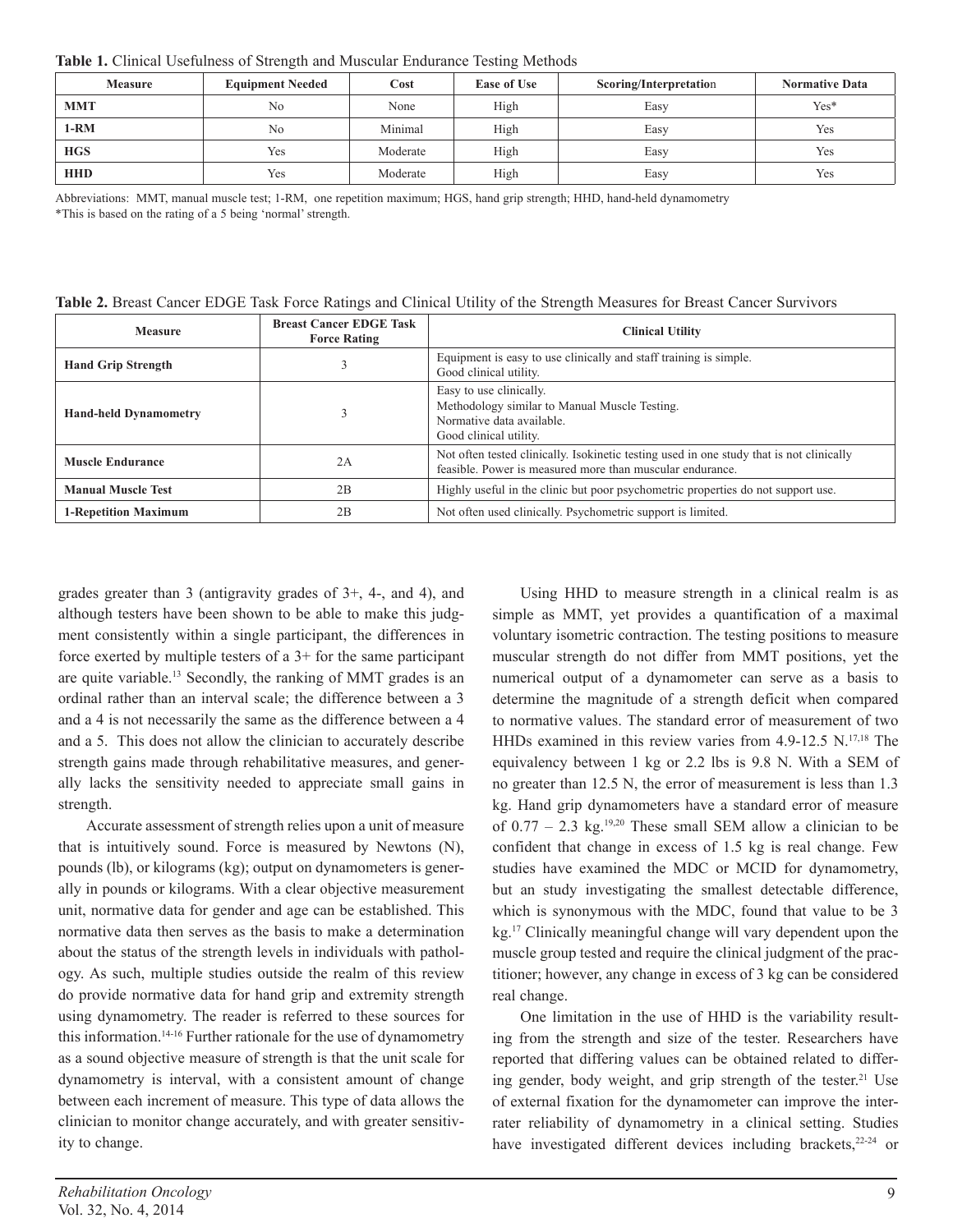|                          | <b>Hand Grip Strength</b>                                                                                                                                                                                                                                                                                                                                                                                        | <b>Hand-held Dynamometry</b>                                                                                                                                                                                                               | <b>Muscular</b><br>Endurance                                                 | <b>Manual Muscle Testing</b>                                                                                                                                                                                                                                                                                                      | $1-RM$                                                                                                                                                                                                                                                                                                             |
|--------------------------|------------------------------------------------------------------------------------------------------------------------------------------------------------------------------------------------------------------------------------------------------------------------------------------------------------------------------------------------------------------------------------------------------------------|--------------------------------------------------------------------------------------------------------------------------------------------------------------------------------------------------------------------------------------------|------------------------------------------------------------------------------|-----------------------------------------------------------------------------------------------------------------------------------------------------------------------------------------------------------------------------------------------------------------------------------------------------------------------------------|--------------------------------------------------------------------------------------------------------------------------------------------------------------------------------------------------------------------------------------------------------------------------------------------------------------------|
| Intra-tester reliability | $ICC = 0.91 - 0.95 (CI = 0.80 - 0.96)^{31}$<br>r $0.82 - 0.91^{19}$<br>$ICC = 0.94 - 0.9832 (healthy)$<br>$ICC = 0.87 - 0.97^{32} (cervical radicu-$<br>lopathy)<br>$ICC = 0.90 - 0.93 (CI = 0.83 - 0.96)^{33}$<br>(Jamar)<br>$ICC = 0.95 - 0.96 (CI = 0.91 - 0.98)^{33}$<br>(NK)<br>$ICC = 0.97 - 0.99 (CI = 0.90 - 0.99)^{34}$<br>(healthy)<br>$ICC = 0.86 - 0.92 (CI = 0.61 - 0.97)^{34}$<br>(critically ill) | $ICC = 0.89 - 0.98 (CI = 0.62 -$<br>$(0.99)^{17}$ (healthy)<br>ICC $0.93$ -0.98 <sup>35</sup> (older adults)                                                                                                                               |                                                                              |                                                                                                                                                                                                                                                                                                                                   |                                                                                                                                                                                                                                                                                                                    |
| Inter-rater reliability  | $r = 0.9919$<br>ICC $0.98^{32}$ (healthy)<br>ICC $0.96 - 0.97$ (CI = 0.83-0.99) <sup>34</sup><br>(healthy)<br>ICC $0.89 - 0.92$ (CI = 0.54-0.97) <sup>34</sup><br>(critically ill)<br>$ICC = 0.95 - 0.96^{20}$<br>$ICC = 0.94 - 0.98^{36}$                                                                                                                                                                       | $ICC = 0.77-0.9734 (healthy)$<br>$ICC = 0.72 - 0.79 (CI = -0.19 -$<br>$(0.95)^{34}$ (healthy)<br>$ICC = 0.62 - 0.71 (CI = -0.21 -$<br>$(0.93)^{34}$ (critically ill)<br>$ICC = 0.91 - 0.96 (CI = 0.85 -$<br>$(0.98)^{37}$ (critically ill) |                                                                              | $ICC = 0.83 (CI = 0.67 -$<br>$(0.91)^{38}$<br>$ICC = 0.99 (CI = 0.97 -$<br>$1.00^{39}$<br>$k = 0.54$ (CI = 0.25-0.72) <sup>40</sup><br>Specific muscles <sup>38</sup><br>$ICC = 0.29/0.53$ (left/right<br>elbow flex)<br>$ICC = 0.53/0.68$ (left/right<br>shoulder abductor)<br>$ICC = 0.50/0.61$ (left/right<br>wrist extension) | $1-RM$ <sup>41</sup><br>Lat pull downs, bench<br>press, elbow flexion<br>Males<br>1-RM: $r = 0.89 - 0.98$<br>40\%; $r = 0.80 - 0.98$<br>60\%; $r = 0.79 -$<br>0.96<br>$80\%$ : r = 0.89 - 0.98<br>Females<br>1-RM: $r = 0.79 - 0.98$<br>40%: $r = 0.80 - 0.96$<br>60%: $r = 0.80 - 0.95$<br>80%: $r = 0.80$ to 0.9 |
| Test-retest reliability  |                                                                                                                                                                                                                                                                                                                                                                                                                  | $r = 0.90$ (CI = 0.81-0.94) <sup>18</sup><br>(cancer)<br>$ICC = 0.90 (cancer)^{18}$<br>$ICC = 0.93 (CI = 0.47 - 0.98)^{34}$<br>(healthy)<br>$ICC = 0.42 - 0.82 (CI =$<br>$-0.54-0.94$ <sup>34</sup> (critically ill)                       | $r = 0.9542$ ( <i>males</i> )<br>$r = 0.9242$ (females)                      |                                                                                                                                                                                                                                                                                                                                   |                                                                                                                                                                                                                                                                                                                    |
| <b>SEN</b>               | $2.2 - 2.3 \#^{19}$<br>1.68-2.29#20                                                                                                                                                                                                                                                                                                                                                                              | 10.6 N (NK dynamometer;<br>elbow extension) <sup>18</sup><br>4.9 - 12.5N J-Tech Powertrack<br>2 (7 UE muscle tests) $17$                                                                                                                   |                                                                              |                                                                                                                                                                                                                                                                                                                                   |                                                                                                                                                                                                                                                                                                                    |
| Validity                 | of MicroFet compared to Jamar<br>$ICC = 0.97 - 0.99$ (CI 0.93-1.00) <sup>31</sup><br>as a measure of function<br>Fatigue/pain/mood state/UE ROM/<br>function: $\square = 0.22 - 0.53^{43}$<br>as a measure of functional mobility<br>$r = 0.61 - 0.84^{36} (TUG)$<br>$r = 0.41 - 0.61^{36}$ (Gait Speed)                                                                                                         |                                                                                                                                                                                                                                            | <b>Concurrent Validity</b><br>$r = 0.8642$ (males)<br>$r = 0.7942$ (females) |                                                                                                                                                                                                                                                                                                                                   |                                                                                                                                                                                                                                                                                                                    |

Abbreviations: ICC, intraclass correlation coefficient; r, Pearson's Coefficient Correlation; CI, confidence interval; SEM, standard error of measurement; #, pounds; UE, upper extremity; ROM, range of motion; TUG, timed up and go; r, Pearson's Coefficient Correlation; CI, confidence interval; ICC, intraclass correlation coefficient; SEM, standard error of measurement; SDD, standard deviation of difference; UE, upper extremity; N, newtons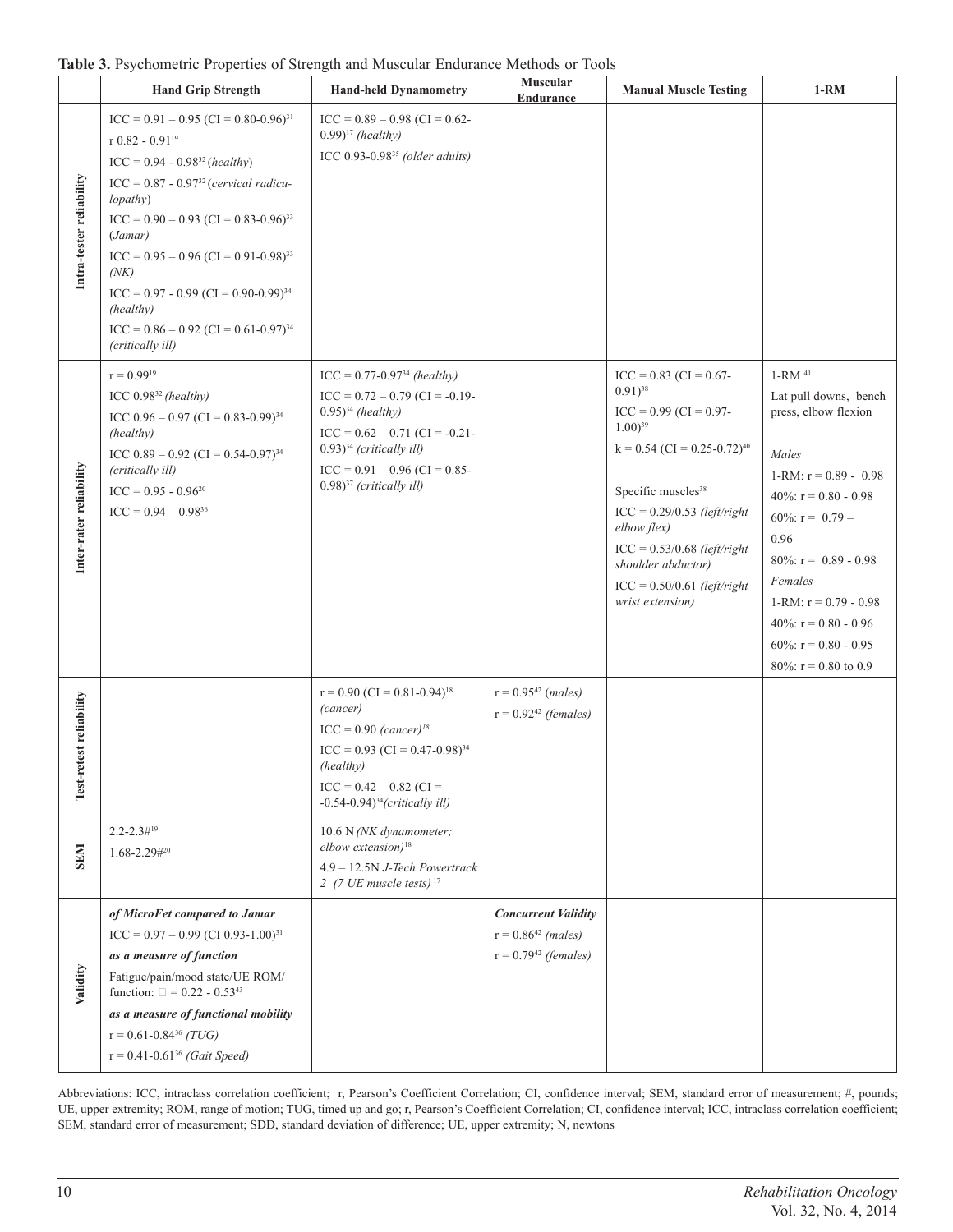straps.25,26 Mobilization belts are readily available in clinics, and when strapped around the dynamometer and fixed opposite to the direction of force, provide a consistent resistance for maximal voluntary contractions regardless of the tester. Another limitation of the use of HHD and HGS among women diagnosed with breast cancer is that these studies have not investigated psychometric properties in this population. Reliability and validity estimates, nor MCIDs, have been established for use in women with breast cancer.

#### **Muscular Endurance**

Muscular endurance, the ability to sustain force output over time, is seldom assessed in a clinical setting. This lack of assessment is largely due to a lack of established reliable and valid clinical methods to perform such testing. Most studies in strength and conditioning literature use some percentage of 1-RM to determine the load, and test endurance using a repetition to failure activity. The number of completed repetitions, then, provides information about the level of endurance. Utilizing 40% to 60% of a maximum resistance in a repeated fashion is purported to increase muscular endurance.<sup>27</sup> The usefulness of this method is the ability to establish a baseline measure, perform an intervention aimed at increasing endurance through exercise at 40% to 60% of 1-RM, and then retesting to determine the change in the number of repetitions to failure. The limitation of this methodology is that normative data for age, gender, and muscle group is difficult to establish, as the number of repetitions to failure is largely dependent upon the muscle mass of the individual.<sup>28</sup>

The literature search for this review revealed two studies examining muscular endurance in the breast cancer population. Both studies used a repetition to failure activity; however, they also present methodological limitations. One study of 40 BCS within the first 6 months after diagnosis measured endurance in the typical repetition to failure count, using 90% of 1-RM activity for activities for shoulder flexion, extension, protraction, and retraction comparing the involved limb to the noninvolved limb.<sup>29</sup> Results of the study did not reveal any significant differences between limbs except greater muscular endurance on the involved limb for shoulder flexion.<sup>29</sup> The limitation in this study is the use of 90% 1-RM, which is in excess of the recommended 40% to 60% 1-RM by the American College of Sports Medicine (ACSM), and by using 90% 1-RM, the musculature recruited for the activity was likely more type Type II anaerobic fast twitch fibers. Endurance activities typically recruit Type I aerobic slow twitch fibers. The second study examining 211 unilateral BCS 6 months after diagnosis did show a statistically significant difference in muscular endurance between involved and noninvolved limbs ( $p \le 0.05$ ) using a novel test of muscular endurance called the Upper Body Strength and Endurance (UBSE) test.7 In this test, participants repeatedly lifted an incrementally increasing amount of resistance until failure; progression was based on 30 successfully completed repetitions at one weight before

increasing the weight by 0.5 kg; the last weight lifted at failure was recorded for analysis.<sup>7</sup> This test used the repetition to failure endpoint to measure muscular endurance, but instead of a fixed percentage of 1-RM, used a progressively increasing resistance. This test does show some potential to be clinically useful but can be time-consuming to perform (15-20 minutes depending on the level of endurance). Additionally, this test has minimal psychometric testing results as it only reports low correlation with self-reported arm function using the Disabilities of the Arm, Shoulder, and Hand (DASH) (r=-0.26), and has no reported reliability, MDC, or MCID testing. Further refinements in muscular endurance testing are needed.

Isokinetic dynamometry offers a more reliable and valid method to measure muscular endurance. In a study of 36 healthy participants, Roy et al<sup>30</sup> tested an upper extremity endurance protocol using a Biodex stationary dynamometer, measuring maximal voluntary isometric contraction (MVIC) levels pre- and post-endurance activity. The results of this study indicated a statistically significant decline in MVIC after the endurance activity, with a good test-retest reliability reported (ICC =  $0.84$ ).<sup>30</sup> These findings suggest that rather than measuring repetitions to failure as a unit to quantify endurance, perhaps measuring MVIC preand post-activity may provide a more reliable and valid method to measure endurance. This method is limited in its scope of use as most clinics lack this expensive piece of equipment, but suggests that MVIC may be useful in developing a clinically feasible test for muscular endurance.

This systematic review was unable to recommend any clinical methods to measure muscular endurance. Further research establishing a standardized, reliable, and valid method of measuring muscular endurance is necessary. This clinical method should employ the guiding principles of 40% to 60% maximum resistance over a time period, have some quantifiable but reliable normative unit of measure, and must be responsive enough to detect differences between healthy and injured tissue.

#### **CONCLUSION**

Precise strength and muscular endurance measurement allow the clinician to accurately identify impairments in body structures that may impact activity and participation. Accurate assessment is integral for effective prospective surveillance for cancer survivors. Utilizing objective dynamometry for hand grip and muscle strength testing provides precise measurement to establish status and monitor change. Further research is necessary to devise a muscular endurance test for clinical use as well as studies involving BCS.

#### **REFERENCES**

1. Springer BA, Levy E, McGarvey C, et al. Pre-operative assessment enables early diagnosis and recovery of shoulder function in patients with breast cancer. *Breast Cancer Res Treatment.* 2010;120(1):135-147.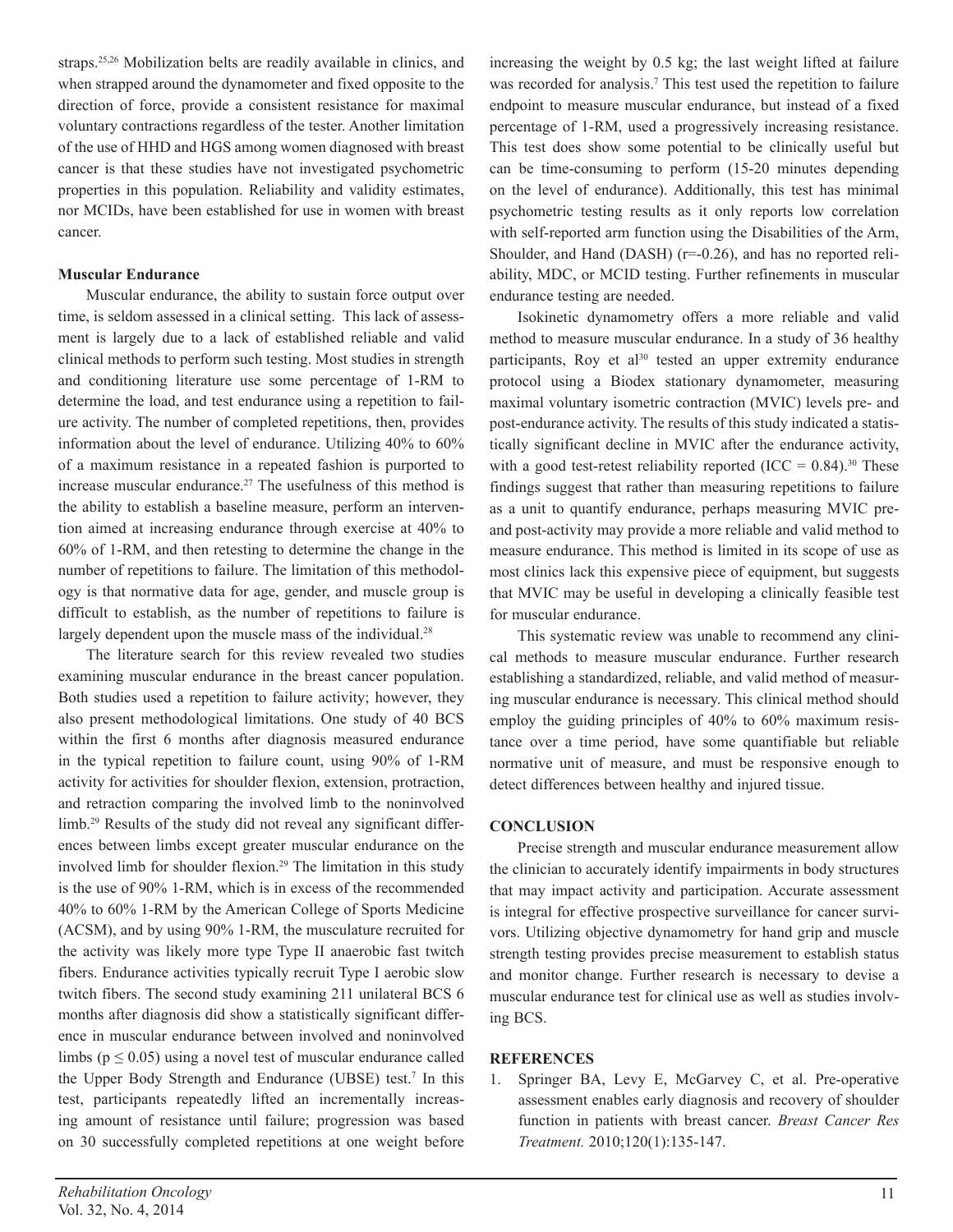

Cancer EDGE Taskforce Outcome Measure Rating Form (Adapted from Neurology Section EDGE form)

| <b>Instrument name:</b>                                                                                        |                                           |  |  |
|----------------------------------------------------------------------------------------------------------------|-------------------------------------------|--|--|
| <b>Reviewer:</b>                                                                                               |                                           |  |  |
| ICF Domain (check all that apply):<br>body function/structure ______ activity _____ participation              |                                           |  |  |
| Type of measure:<br>performance-based _______ self-report                                                      |                                           |  |  |
| Languages available: English                                                                                   |                                           |  |  |
| <b>Population developed in:</b>                                                                                |                                           |  |  |
| <b>Validated populations:</b>                                                                                  |                                           |  |  |
| <b>Instrument properties</b>                                                                                   |                                           |  |  |
| Reliability (test-retest, intra-rater,<br>inter-rater)                                                         | Results for the intra-tester reliability: |  |  |
| Validity (concurrent, criterion-<br>related, predictive)                                                       |                                           |  |  |
| Ceiling/ floor effects                                                                                         |                                           |  |  |
| Sensitivity to change<br>(responsiveness, MCID, MDC)                                                           |                                           |  |  |
| Reference Values for Interpretation                                                                            |                                           |  |  |
| <b>Instrument use</b>                                                                                          |                                           |  |  |
| Equipment required                                                                                             |                                           |  |  |
| Time to complete                                                                                               |                                           |  |  |
| How is the instrument scored? (e.g.<br>total score, subscales, etc.)<br>Level of client participation required |                                           |  |  |
| (proxy participation?)<br>Effect of Training (if applicable)                                                   |                                           |  |  |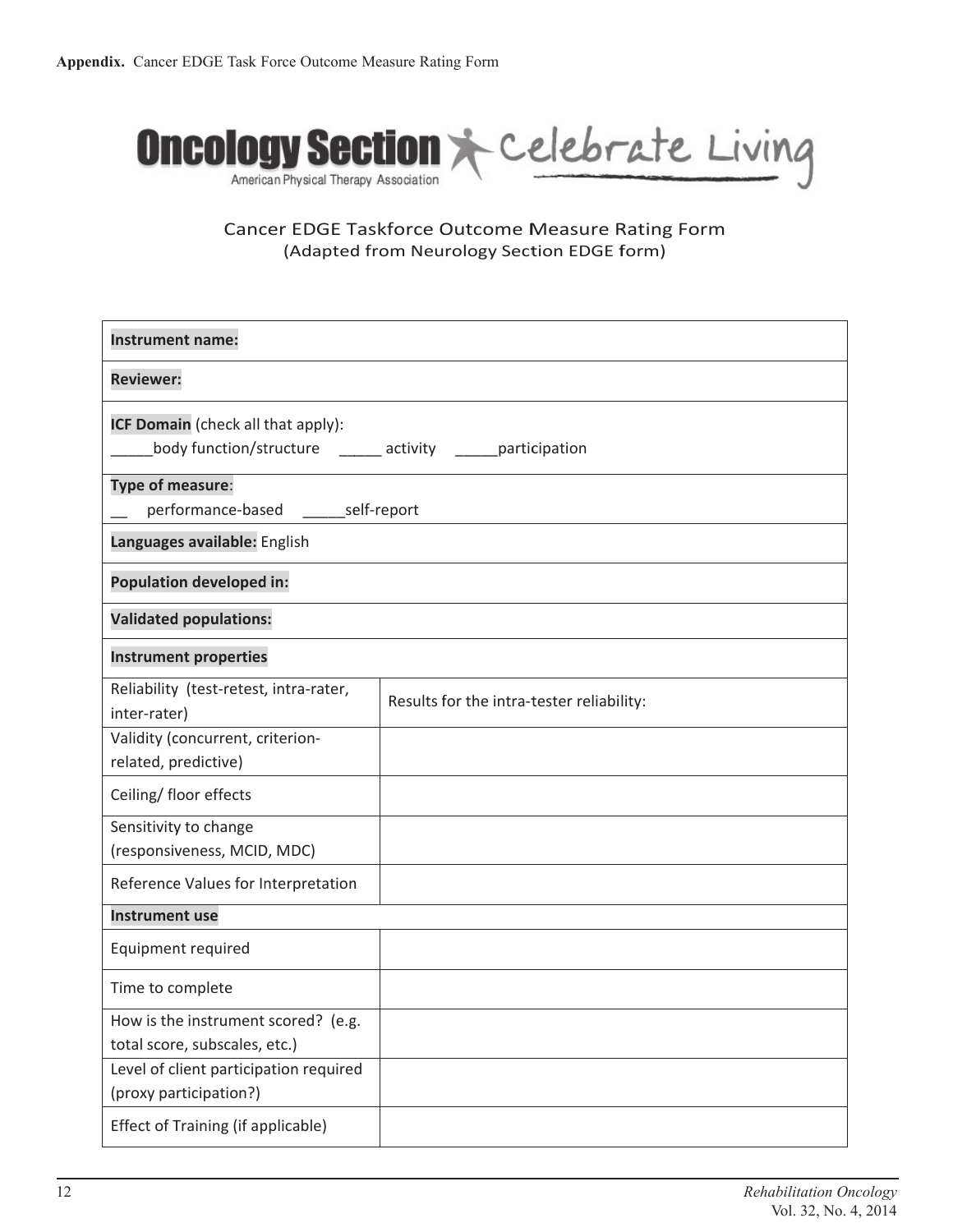| Is this tool appropriate for individual patient decision-making? Yes ________ No ______                                                                        |
|----------------------------------------------------------------------------------------------------------------------------------------------------------------|
| (available MDC, MCID, Likelihood ratios?)                                                                                                                      |
| Comments:                                                                                                                                                      |
|                                                                                                                                                                |
|                                                                                                                                                                |
|                                                                                                                                                                |
|                                                                                                                                                                |
| <b>Availability:</b>                                                                                                                                           |
| • Score Sheets:<br>Public Domain Available but copyrighted Unavailable                                                                                         |
| • Instructions:                                                                                                                                                |
| _____ Public Domain _________ Available but copyrighted _______ Unavailable<br>Computer-based or Web-based scoring available: _____ yes ______ no<br>$\bullet$ |
| Purchase price:                                                                                                                                                |
| Purchase Contact Info:                                                                                                                                         |
|                                                                                                                                                                |
| <b>Assessment of Overall Usefulness (Primary Reviewer):</b>                                                                                                    |
|                                                                                                                                                                |
|                                                                                                                                                                |
|                                                                                                                                                                |
| <b>Secondary Reviewer Comments:</b>                                                                                                                            |
|                                                                                                                                                                |
|                                                                                                                                                                |
|                                                                                                                                                                |
| <b>Reference List:</b>                                                                                                                                         |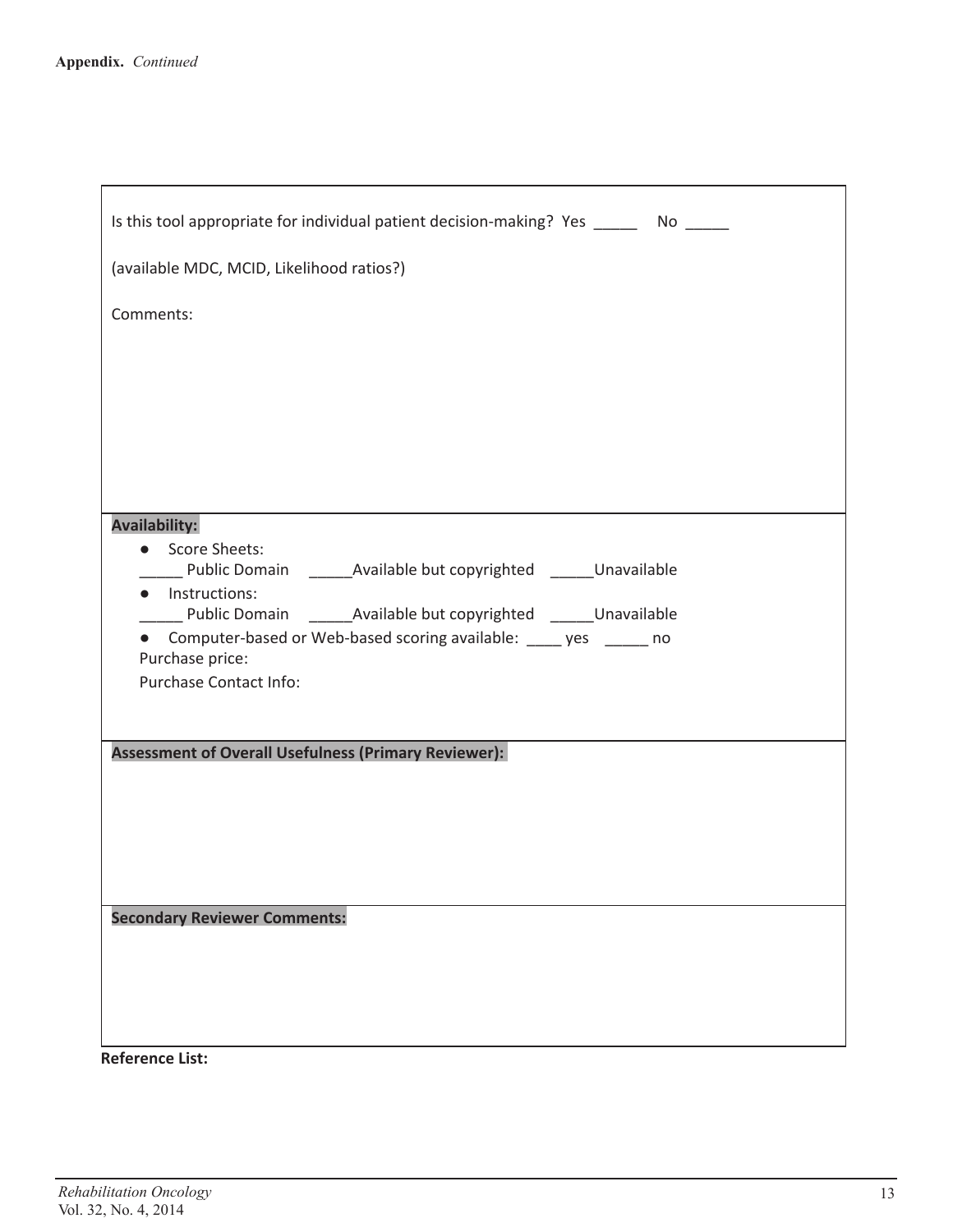- 2. Harrington S, Padua D, Battaglini C, et al. Comparison of shoulder flexibility, strength, and function between breast cancer survivors and healthy participants. *J Cancer Survivorship: Res Practice.* 2011;5(2):167-174.
- 3. Blomqvist L, Stark B, Engler N, Malm M. Evaluation of arm and shoulder mobility and strength after modified radical mastectomy and radiotherapy. *Acta Oncol.* 2004;43(3):280- 283.
- 4. Pignataro RM, Swisher AK. Chemotherapy induced peripheral neuropathy: risk factors, pathophysiology, assessment, and potential physical therapy interventions. *Rehabil Oncol.*  2010;28(2):10-18.
- 5. Winters-Stone KM, Torgrimson B, Horak F, et al. Identifying factors associated with falls in postmenopausal breast cancer survivors: a multi-disciplinary approach. *Arch Phys Med Rehabil.* 2011;92(4):646-652.
- 6. Hayes SC, Battistutta D, Parker AW, Hirst C, Newman B. Assessing task "burden" of daily activities requiring upper body function among women following breast cancer treatment. *Support Care Cancer.* 2005;13(4):255-265.
- 7. Hayes SC, Battistutta D, Newman B. Objective and subjective upper body function six months following diagnosis of breast cancer. *Breast Cancer Res Treat.* 2005;94:1-10.
- 8. Hayes SC, Rye S, Battistutta D, DiSipio T, Newman B. Upper-body morbidity following breast cancer treatment is common, may persist longer-term and adversely influences quality of life. *Health Quality Life Outcomes.* 2010;8:92.
- 9. Stout NL, Binkley JM, Schmitz KH, et al. A prospective surveillance model for rehabilitation for women with breast cancer. *Cancer.* 2012;118(8 Suppl):2191-2200.
- 10. Levangie PK, Fisher MI. Oncology Section Task Force on Breast Cancer Outcomes: an introduction to the EDGE TASK Force and clinical measures of upper extremity function. *Rehabil Oncol.* 2013;31(1):6-10.
- 11. Portney LG, Watkins MP. *Foundations of Clinical Research: Applications to Pratice.* 3rd ed. New Jersey: Pearson Prentice Hall; 2009.
- 12. Hislop HJ, Montgomery J. *Daniels and Worthingham's Muscle Testing: Techniques of Manual Examination.* 7th ed. Philadelphia, PA: Saunders; 2002.
- 13. Knepler C, Bohannon RW. Subjectivity of forces associated with manual-muscle test grades of 3+, 4-, and 4. *Perceptual Motor Skills.* 1998;87(3 Pt 2):1123-1128.
- 14. Andrews AW, Thomas MW, Bohannon RW. Normative values for isometric muscle force measurements obtained with hand-held dynamometry. *Phys Ther.* 1996;76:248-259.
- 15. Bohannon RW. Reference values for extremity muscle strength obtained by hand-held dynamometry from adults aged 20 to 79 years. *Arch Phys Med Rehabil.* 1997;78(1):26- 32.
- 16. Hughes RE, Johnson ME, O'Driscoll SW, An KN. Normative values of agonist-antagonist shoulder strength ratios

of adults aged 20 to 78 years. *Arch Phys Med Rehabil.*  1999;80(10):1324-1326.

- 17. Dollings H, Sandford F, O'Conaire E, Lewis JS. Shoulder strength testing: the intra- and inter-tester reliability of routine clinical tests, using the PowerTrack™ II Commander. *Shoulder Elbow.* 2012;4(2):131-140.
- 18. Knols RH, Stappaerts KH, Fransen J, Uebelhart D, Aufdemkampe G. Isometric strength measurement for muscle weakness in cancer patients: reproducibility of isometric muscle strength measurements with a hand-held pull-gauge dynamometer in cancer patients. *Supportive Care In Cancer: Official Journal Of The Multinational Association Of Supportive Care In Cancer.* 2002;10(5):430-438.
- 19. Mathiowetz V, Weber K, Volland G, Kashman N. Reliability and validity of grip and pinch strength evaluations. *J Hand Surg.* 1984;9(2):222-226.
- 20. Mawdsley RH, Ferrara JM, Ferrara RP, Urban JJ, Halbach HL. Reliability of an alternative position of measuring grip strength in elderly females. *Issues on Aging.* 2001;24(1):7- 10.
- 21. Wadsworth CT, Krishnan R, Sear M, Harrold J, Nielsen DH. Intrarater reliability of manual muscle testing and hand-held dynametric muscle testing. *Phys Ther.* 1987;67(9):1342- 1347.
- 22. Kobler MJ, Cleland JA. Strength Testing Using Hand-Held Dynamometry. *Phys Ther Reviews.* 2005;10:99-112.
- 23. Lu T-W, Hsu H-C, Chang L-Y, Chen H-L. Enhancing the examiner's resisting force improves the reliability of manual muscle strength measurements: comparison of a new device with hand-held dynamometry. *J Rehabil Med.*  2007;39(9):679-684.
- 24. Tate AR, McClure PW, Kareha S, Irwin D. Effect of the scapula reposition test on shoulder impingement symptoms and elevation strength in overhead athletes. *J Orthop Sports Phys Ther.* 2008;38(1):4-11.
- 25. McGirr KA, Kennedy T, MÃ lgaard CM, Rathleff MS. Intra-tester reliability of hand-held dynamometry and strapmounted dynamometry for assessment of ankle strength. *Int J Athletic Ther Train.* 2014;19(2):14-19.
- 26. Bohannon RW, Pritchard RO, Glenney SS. Portable beltstabilized hand-held dynamometry set-up for measuring knee extension force. *Isokinetics Exerc Sci.* 2013;21(4):325- 329.
- 27. *ACSM's Guidelines for Exercise Testing and Prescription.* 7th ed. Philadelphia, PA: Lippincott Williams & Wilkins; 2006.
- 28. Shimano T, Kraemer WJ, Spiering BA, et al. Relationship between the number of repetitions and selected percentages of one repetition maximum in free weight exercises in trained and untrained men. *J Strength Cond Res.* 2006;20(4):819- 823.
- 29. Merchant CR, Chapman T, Kilbreath SL, Refshauge KM,